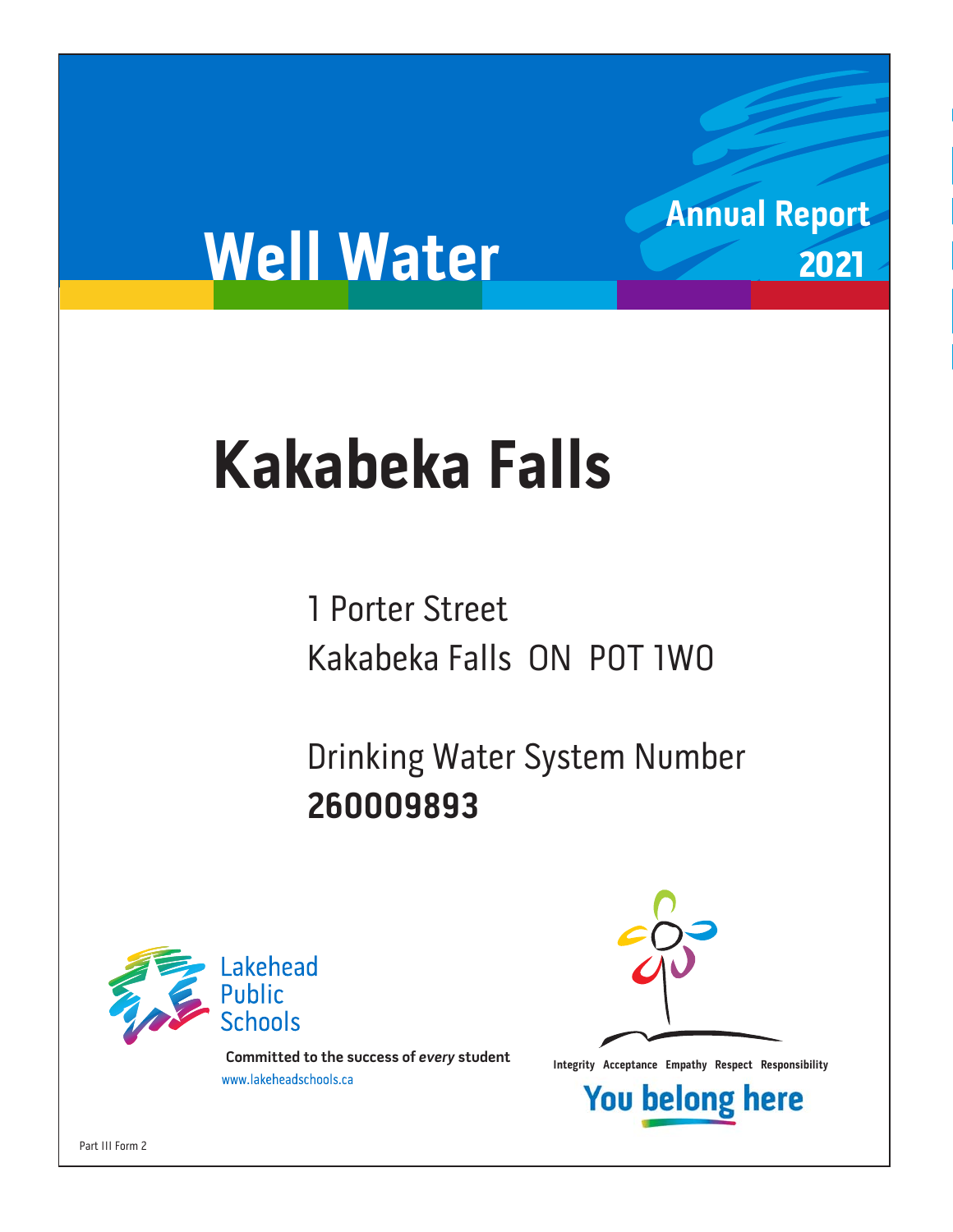### **ANNUAL WELL WATER REPORT**

#### **LAKEHEAD DISTRICT SCHOOL BOARD**

#### **KAKABEKA FALLS PUBLIC SCHOOL 1 PORTER St. KAKABEKA FALLS, ON. POT 1W0**

Drinking-water System Number: **260009893**

The Period being reported**: Janurary 1 2021 TO December 31, 2021** Waterworks Type (O. Reg. 170/03): **SMALL NON-MUNICIPAL NON-RESIDENTIAL DESIGNATED FACILILTY**  Population Served: **160**

Maximum flow rate Capacity: **1.13 Litres per second** Is this drinking-water system seasonally operated? **NO** Area serviced by the Drinking-water system: **SCHOOL**

*The following questions about designated and public facilities are for Small municipal non residential systems only* 

Number of designated facilities served by the drinking-water system: **ONE** Name of each designated facility: **KAKABEKA FALLS PUBLIC SCHOOL** Address of each designated facility **1 PORTER St. KAKABEKA FALLS, ON. POT 1W0**.

Interested Authority for each designated facility served: **MINISRTY OF EDUCATION** Number of Public facilities served by the drinking-water system: **N/A** Name of each public facility served by the drinking-water system: **N/A**

#### **1. DESCRIPTION OF THE SYSTEM:**

Source(s) of raw water:

✓ **Groundwater**  Surface Ground water under direct influence of surface water

If the source is groundwater or GUDI: Groundwater: **YES** GUDI: **NO:** Number of wells: **ONE**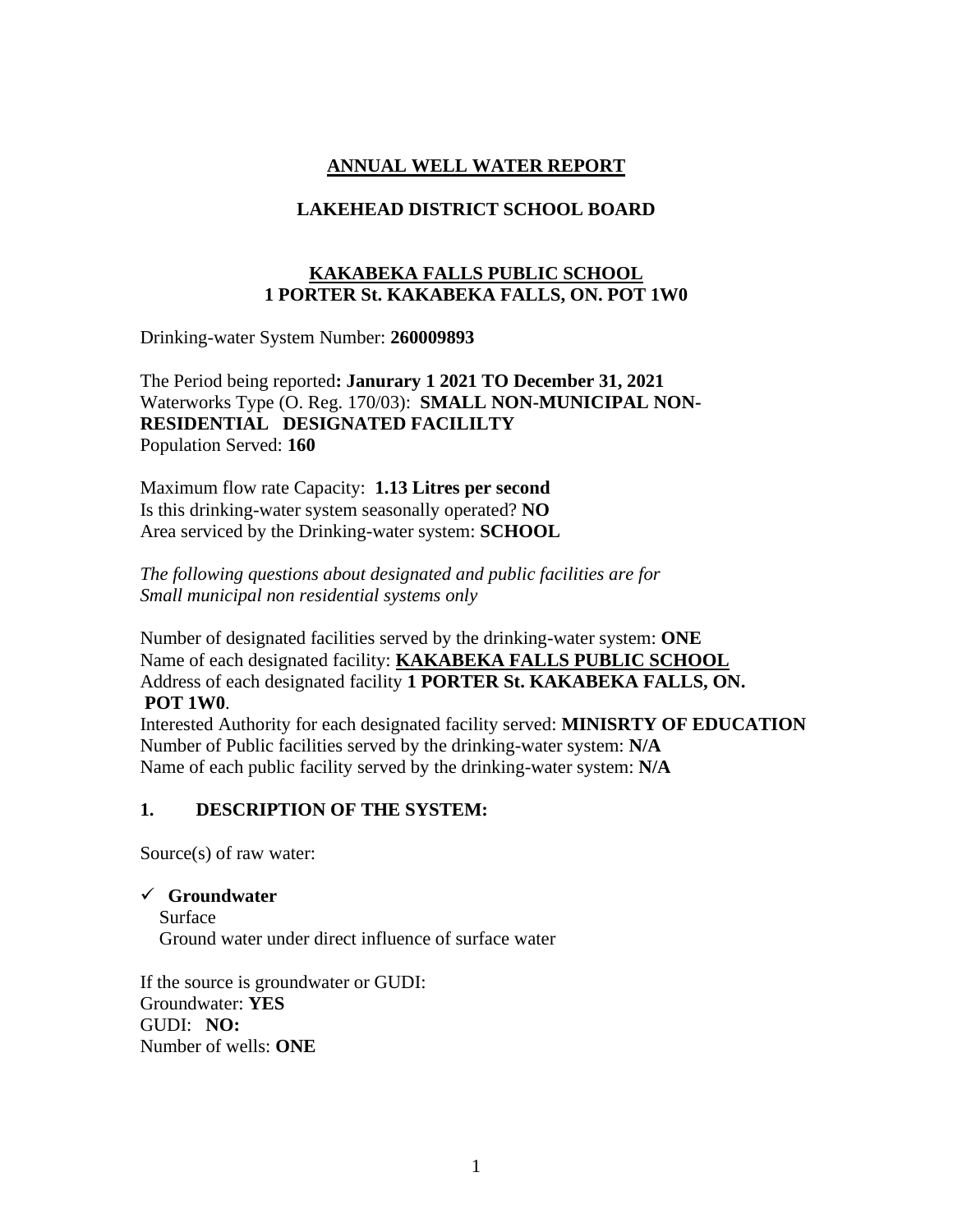#### Sample location names: Raw: **WELL OUTLET**  Treated Water distribution Point: **CLASSROOM** Does the Drinking-water system have disinfection: **YES**

Disinfection methods: (Check the boxes that apply)

- □ Chlorination
- □ Chloramination
- □ Chlorine Dioxide
- □ Ozonation
- ✓ **UltraViolet**
- $\Box$  Others Specify

Treatment type: (Check the boxes that apply)

- □ Coagulation
- □ Flocculation
- $\Box$  Sedimentation
- □ Filtration
- □ Filter Medium
- □ Membrane Filtration
- □ Membrane Filtration Type
- □ Alkalinity Adjustment
- □ pH Adjustment
- □ Clarifier- Sludge Blanket
- $\Box$  Clarifier Upflow
- □ Dissolved Air Flotation
- □ Fluoridation
- □ Iron Sequestering
- □ Softening
- □ Stripping
- ✓ **Taste and Odour Control**
- □ Zebra Mussel Control

#### **2. Adverse Results**

Total number of adverse results during this reporting period for microbiological, chemical, chlorine residual, malfunction of other disinfection equipment: For each incident of adverse result please list the following:

No adverse conditions for this reporting period.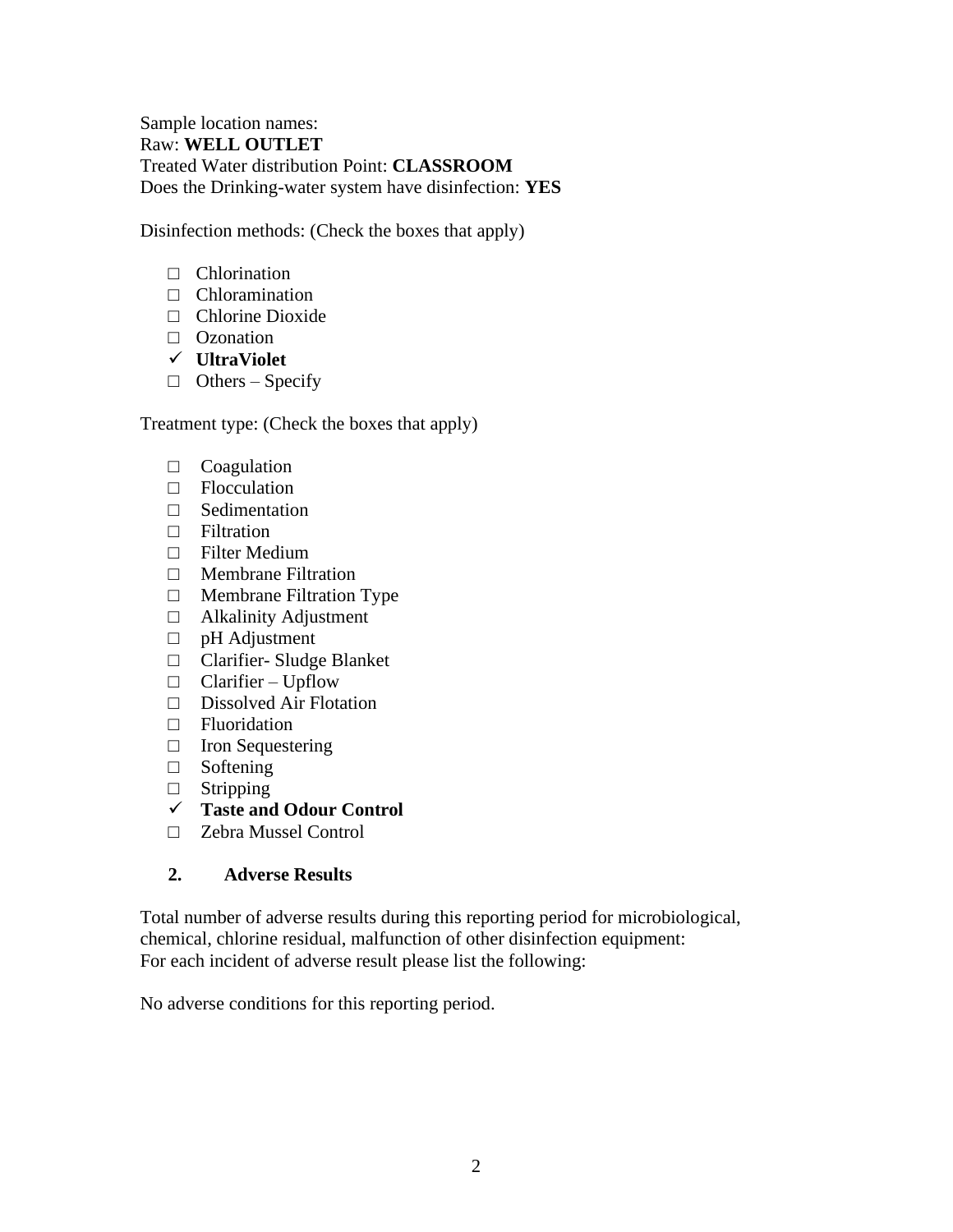#### **3. Summary of results**

|  | Microbiological parameters: |
|--|-----------------------------|
|  |                             |

| Type         | Number of<br>Samples<br>taken | Range of<br>E. coli or<br>Fecal results<br>$(Min-Max)$ | Range of<br>Total coliform<br>results<br>$(Min-Max)$ | Range of<br>Background<br>or HPC results<br>$(Min-Max)$ |
|--------------|-------------------------------|--------------------------------------------------------|------------------------------------------------------|---------------------------------------------------------|
| Raw          | 25                            |                                                        |                                                      | <b>ABSENT</b>                                           |
| Distribution | 54                            | <b>ABSENT</b>                                          | <b>ABSENT</b>                                        | 0 TO 31                                                 |

**4. Chemical testing done under Schedule 13 or 14 or 15 during the period covered by the report.**

**a) INORGANIC PARAMETERS (including lead and nitrate and nitrite and Fluoride)** 

| Parameter                                                                                                                                                                                                            | Sampling date<br>in this<br>reporting<br>period | <b>Result Value</b><br>mg/L                                                                           |
|----------------------------------------------------------------------------------------------------------------------------------------------------------------------------------------------------------------------|-------------------------------------------------|-------------------------------------------------------------------------------------------------------|
| Nitrate and Nitrite as N<br>Nitrate-N<br>Nitrite-N<br>Nitrate and Nitrite as N<br>Nitrate-N<br>Nitrite-N<br>Nitrate and Nitrite as N<br>Nitrate-N<br>Nitrite-N<br>Nitrate and Nitrite as N<br>Nitrate-N<br>Nitrite-N | June<br>September<br>December<br>March          | 6.87<br>6.87<br>< 0.010<br>3.81<br>3.81<br><0.010<br>3.89<br>3.89<br>0.010<br>4.00<br>3.98<br>0.016   |
| Lead                                                                                                                                                                                                                 | May 2021                                        | 4 Standing 2.6<br>4 Flushed 2.0<br>6 Standing 1.8<br>6 Flushed 1.9<br>9 Standing 3.7<br>9 Flushed 2.4 |

**5 Year sampling results were completed in 2020. Next 60 month tests are due in 2025.**